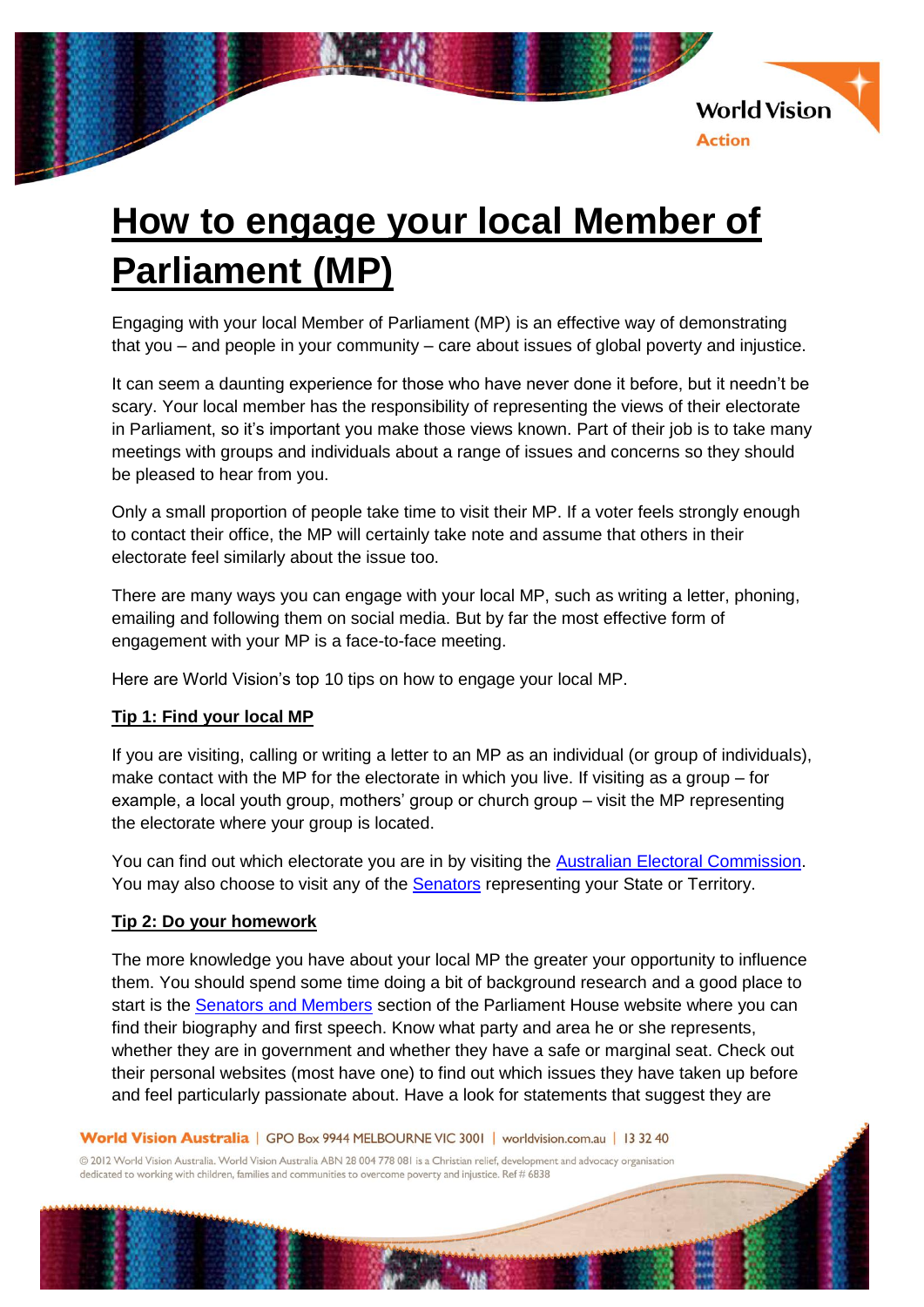

supportive of international development and thank them for their support when you engage with them.

## **Tip 3: Make an appointment**

If you plan to visit your MP, or would like to speak to them on the phone, call the MP's electorate office to set up an appointment time. Don't just show up and expect to be seen and be flexible with your scheduling.

Electorate office details can be found in the White Pages or on the Senators and Members section of the Australian Parliament [website.](http://www.aph.gov.au/) On this website you can also check when Parliament is sitting in Canberra (if requesting a meeting, ask for an appointment when Parliament is not sitting so you can meet your MP or Senator in their electorate office).

When asking for an appointment, you should explain:

- who you or your group are and that you live or meet in the member's electorate;
- when and why you would like to meet with or speak to the MP;
- who will be coming to the meeting (if a visit is planned), including whether media will be present and what you will be bringing to the meeting (eg. signed petitions); and
- what you hope to achieve.

#### **Tip 4: Be prepared and organised**

Spend some time (either on your own or as part of a group) preparing what you will say to your MP. You should make a list of the items you would like to cover. It's best to limit your discussion with your MP to one issue and three items at most.

If you're meeting with an MP as a group, decide ahead of time who will lead the meeting, who will address what issues, who will speak when and for how long. A maximum of 2-5 people is preferred in a group meeting.

When preparing, think about personal stories and illustrations as these will add to your presentation. Find some anecdotes from World Vision's work in the field that can illustrate your points or provide personal stories about how you and your group are advocating for the issue at hand. Have you travelled overseas to a developing country? Have you visited a development project? Have you fundraised for a project or NGO? Do you sponsor a child? These personal examples are great to include in the conversation. Don't forget you'll also want to engage with the MP too, and ask what they think about the issue.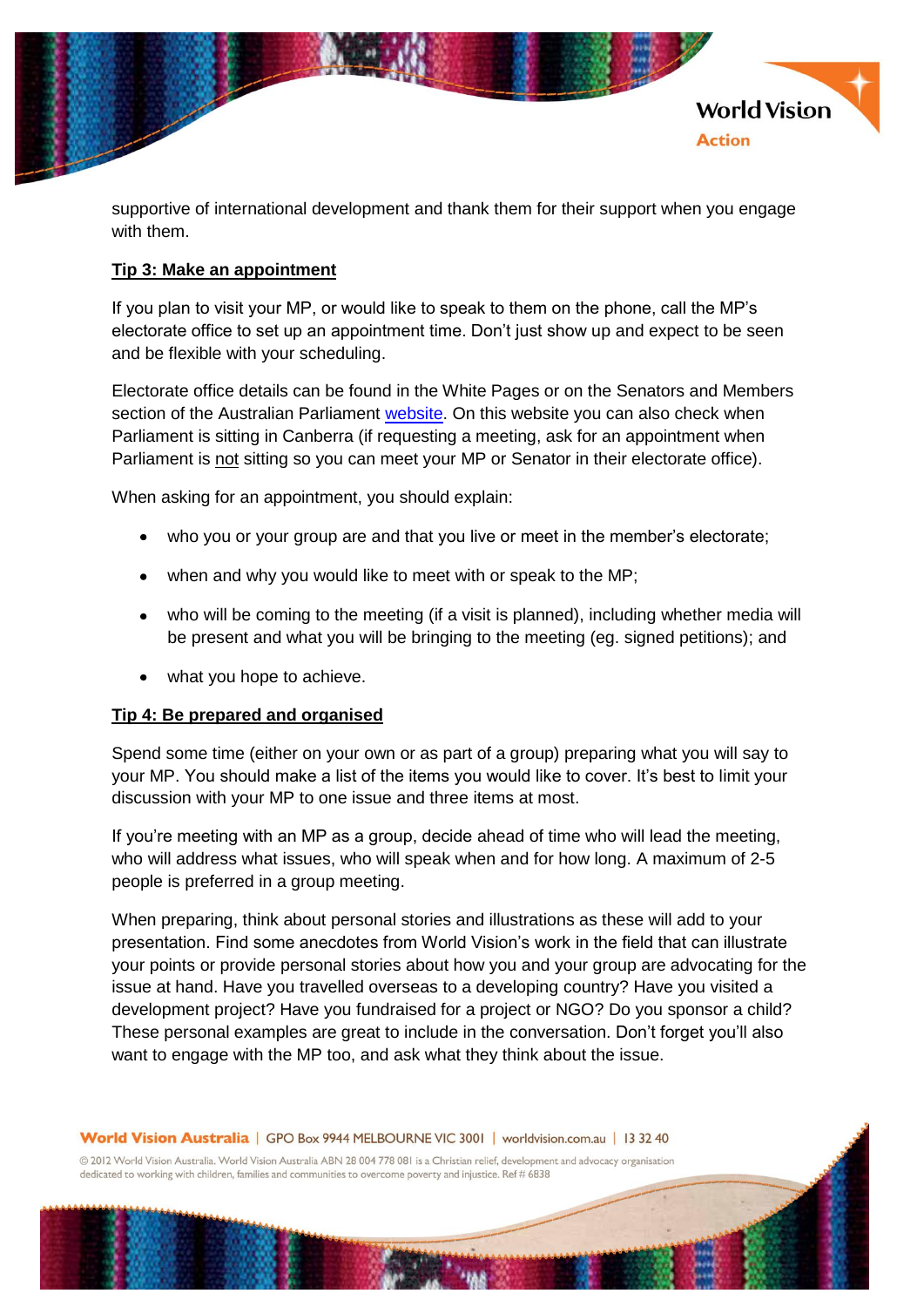

## **Tip 5: Make the most of your face-to-face meting**

Normally, a 15-30 minute time slot will be set aside for your meeting. Although do keep in mind an MP may be late, have to cut a meeting short, arrive halfway through or need to cancel unexpectedly sometimes through no fault of their own. Be understanding and flexible. The MP will usually be accompanied by a staff member.

A meeting is usually divided into four segments:

- 1. Welcome and introductions
- 2. Making your case
- 3. Discussion
- 4. Wrapping up

Keep these important tips in mind:

- Remember to be clear and concise with what you want and why you're there.
- It's good to be passionate about your cause, but don't get too caught up in discussing your issue as you only have a short time to speak.
- Speak in your own words so your member knows that they're dealing with a real person – facts and figures don't win hearts and minds but personal stories do.
- Don't assume the MP knows anything about your issue. You might find you know  $\bullet$ more about a particular issue than he/she does – MPs have a wide range of issues to investigate as part of their job and can't be experts in all of them. Speak at a basic level and avoid using lingo, acronyms and abbreviations (eg. MDGs, ODA). Be quick to jump ahead if you're told, or if you can see that the MP is familiar with the issue.
- If you are in a group, be careful not to contradict each other, or talk over the top of your MP.
- If your MP seems to be getting off-topic, gently try to bring them back to it.  $\bullet$
- Be respectful, but firm. Don't be intimidated or afraid to bring up tough issues. Question an MP on past votes or positions taken or ask for a definitive answer. Remember though that professionalism and a sense of committed determination will go further than name-calling or attacks. Never be rude.
- If you don't know the answer, just say so. You don't need to be an expert. It's enough to say who you are and why you care about an issue. Be as responsive as you can be but don't make things up. You can always get back to them with an answer after the meeting.
- Local MPs are interested in what's going on in their local community, so let them know what you/your group are doing on this issue.

World Vision Australia | GPO Box 9944 MELBOURNE VIC 3001 | worldvision.com.au | 13 32 40

© 2012 World Vision Australia, World Vision Australia ABN 28 004 778 081 is a Christian relief, development and advocacy organisation dedicated to working with children, families and communities to overcome poverty and injustice. Ref # 6838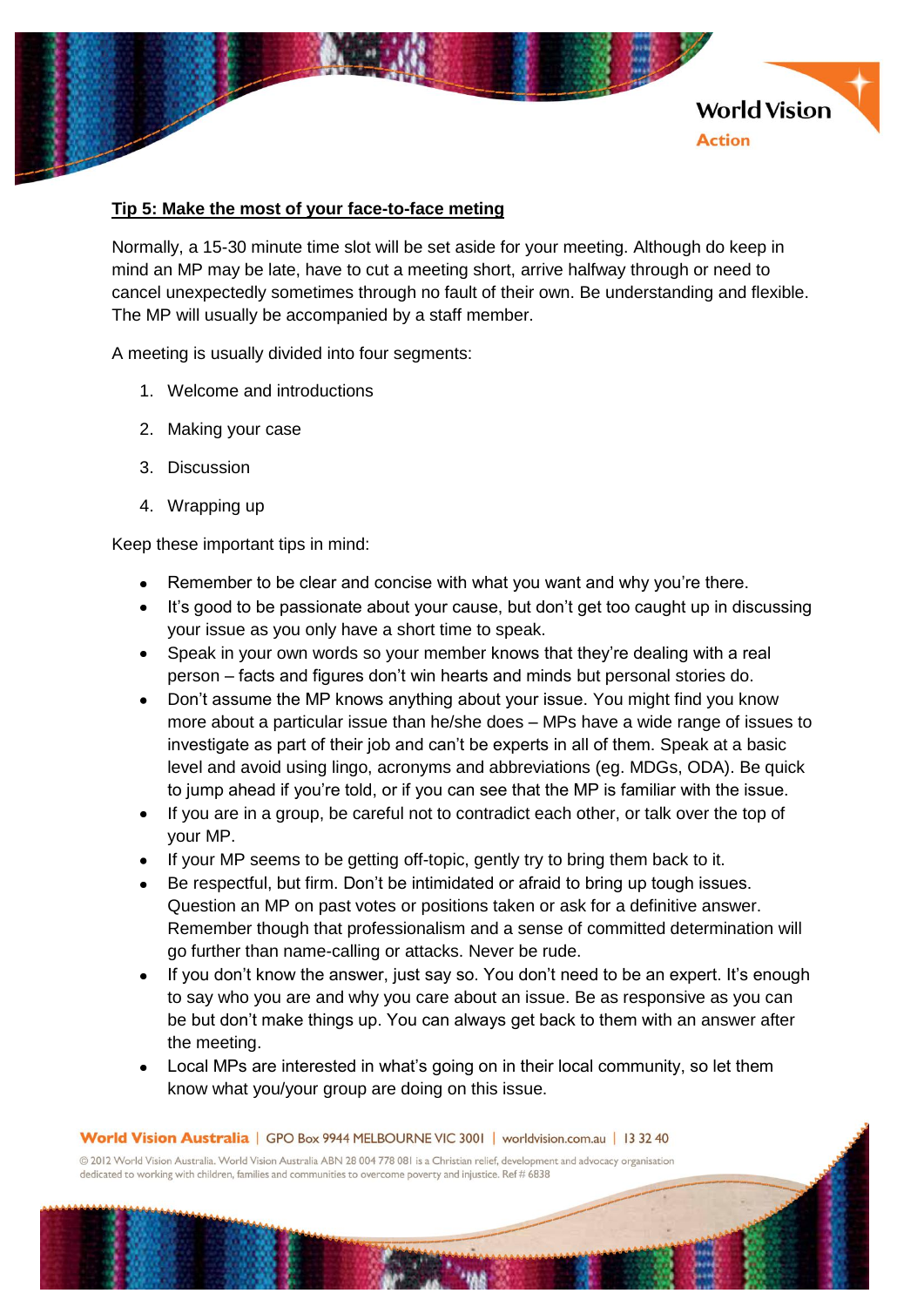

- Use an MP's correct title (Senator, Minister or Mr/Mrs) and surname (for example, Mr/Mrs Smith or Senator Smith) unless you're invited to use his or her first name. If you're invited to meet with other staff members, don't underestimate their importance or influence; treat those meetings as if they were with the MP.
- Make sure you let your MP know what you would like to come of this meeting (see Tip 6: Be clear about your "ask"). Make sure you also send a follow-up email or letter in the week following your meeting, thanking the MP for their time, and reminding them about the agreed ask.
- Visual aids are useful in your meeting and can make a great photo opportunity. Think about taking a prop that helps explain your issue – it's something you can leave with the MP as a lasting reminder of your visit.
- At the end of the meeting, thank the MP for their time, even if they don't agree with  $\bullet$ your position. Remember that you're aiming to build a relationship with them.
- You can also leave your MP with a set of briefing notes, outlining the key points of your meeting and the action you're requesting. One or two pages is best.
- Keep track of replies from your MP and respond to replies. You can also use their comments in other forms of influencing (letter to the editor, talkback radio etc). Sometimes it's easier to get local media interest if your MP is engaged in the issue and is backing it.

See our tips for engaging local media guide for more information.

#### **Tip 6: Be clear about your "ask"**

The point of engaging with your MP will be to ask them to do something about the issue you're raising. One of the mistakes people often make when lobbying MPs is to make contact but not ask them to do anything. What is it you want your MP to do? Don't be afraid to ask – acting on behalf of his/her constituents is a normal part of a politician's life. Make your pitch clear, concise and compelling.

Examples of asks might be for your MP to:

- pass on your local petition to the responsible Minister;
- reflect your views to leaders within their party;
- endorse a particular campaign;
- provide quotes for a media release;
- attend an event;

© 2012 World Vision Australia, World Vision Australia ABN 28 004 778 081 is a Christian relief, development and advocacy organisation dedicated to working with children, families and communities to overcome poverty and injustice. Ref # 6838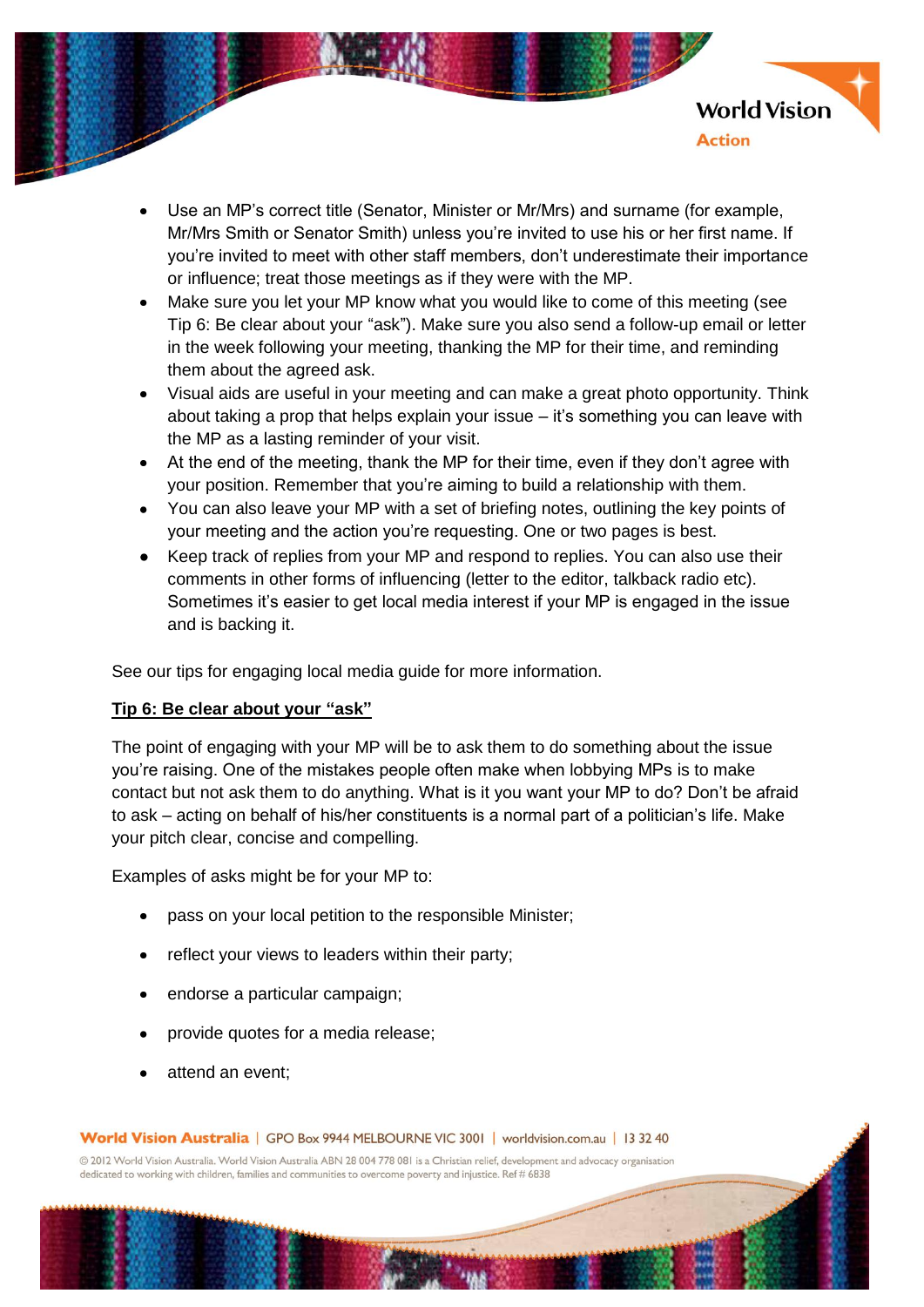

- use their contacts to help publicise an issue; or
- raise your issue in a speech to Parliament.

Work out beforehand what you will be asking your MP to do and plan to finish your visit, phone call or letter by informing the MP how you would like to follow up on the issue with them.

## **Tip 7: Making the most of your phone meeting**

If you can't arrange a face-to-face meeting with your MP, or would prefer to talk to them on the phone, then arranging time for a phone conversation is also a way to engage with MPs. Prepare for this conversation in the same way you would for a meeting – by researching the MP, putting together an agenda of points and by making an appointment. Be clear about your purpose for the phone call, explain yourself clearly and ask for the MP to commit to an action at the end of your call.

## **Tip 8: Effective letter writing**

Writing to your MP is another good way of letting them know what issues are concerning people in their electorate. But, your MP receives huge amounts of mail/email and if it's bulk postcards or petitions it can be difficult to know which, if any, are from their constituents. Hand-written or printed (and signed) letters or personal email, with your name and address clearly identified, guarantee the best cut-through.

Occasion cards such as birthday, Christmas, Mother's Day or Father's Day cards are also personal and very effective. For example, sending an MP a card on their birthday with a message about supporting overseas aid so more children survive past five helps demonstrate your cause but also that you know a few details about him/her.

Writing to your MP to invite them to an event related to your issue is also effective. Whether it's a movie night or a meeting with influential people in your community, an invitation lets the MP know that you're working on the issue in their electorate. Always make the case for their attendance at your event. For example:

*This film night highlights the extent of people-trafficking in our region. We are expecting more than 300 people to attend, the majority of whom will be from your electorate. This is a great opportunity to show your support and let them know your position on the issue.*

Keep these important tips in mind:

Address the MP by the title given to them on the Parliament House website (Mr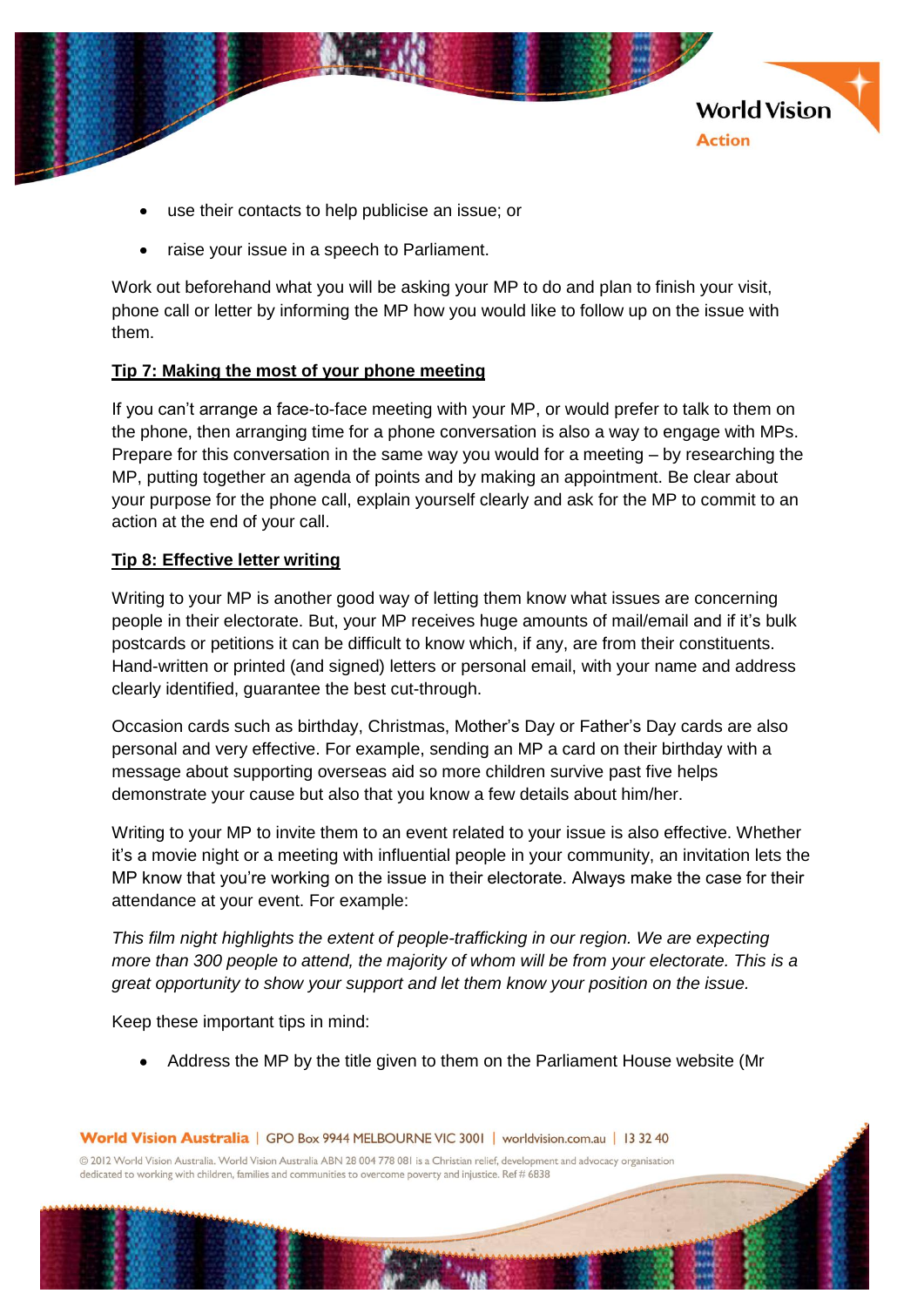

Smith MP/The Hon Mr Smith MP/ Senator Smith/Senator The Hon Mr Smith).

- Start the letter by explaining who you and/or your group are, and the issue you would like to present. Keep to one issue per letter.
- Use simple language, be concise and keep your letter to a single page. Feel free to  $\bullet$ provide facts and figures where relevant, but make sure to keep your letter conversational so that the MP understands it's coming from a real person.
- Finish the letter by asking your MP to take a certain action (ie. what you want them to do in response to your issue).
- Include your contact details in the letter and request a reply from the MP about how they will respond to the issue you have raised.
- Sign the letter and address it to the MP's electoral and/or parliamentary office.

## **Tip 9: Get the media involved**

If you are meeting with your MP, see if you can get local media to cover it. Alternatively, ask the MP if you can take a photo of the meeting which you can send to the media later.

Having a letter published in a newspaper's Letters to the Editor section or speaking on talkback radio could mean your message is received by thousands of people. Not only do lots of people tune in to newspapers and radio but MPs also pay attention to them.

Also, MPs are often looking for good photos for their own newsletter, so they might be eager to include a story around your visit and support for an issue.

#### **Tip 10: Use social media**

One final way to engage with your MP can be through social media. While not every MP has a Twitter account or Facebook page, many do, so it's worth looking (you can start by finding Australian politicians on [Twitter\)](http://mptweets.com.au/politicians/). Posting a comment to their page or feed can be a great way of starting a conversation with them, or at least showing them – and readers of their site – what people are thinking about. You could also like things on Facebook and retweet comments on Twitter that are positive and align with what you're advocating for.

While you're online, see if your MP has a blog and leave a comment there too.

See our tips for engaging using social media guide for more information.